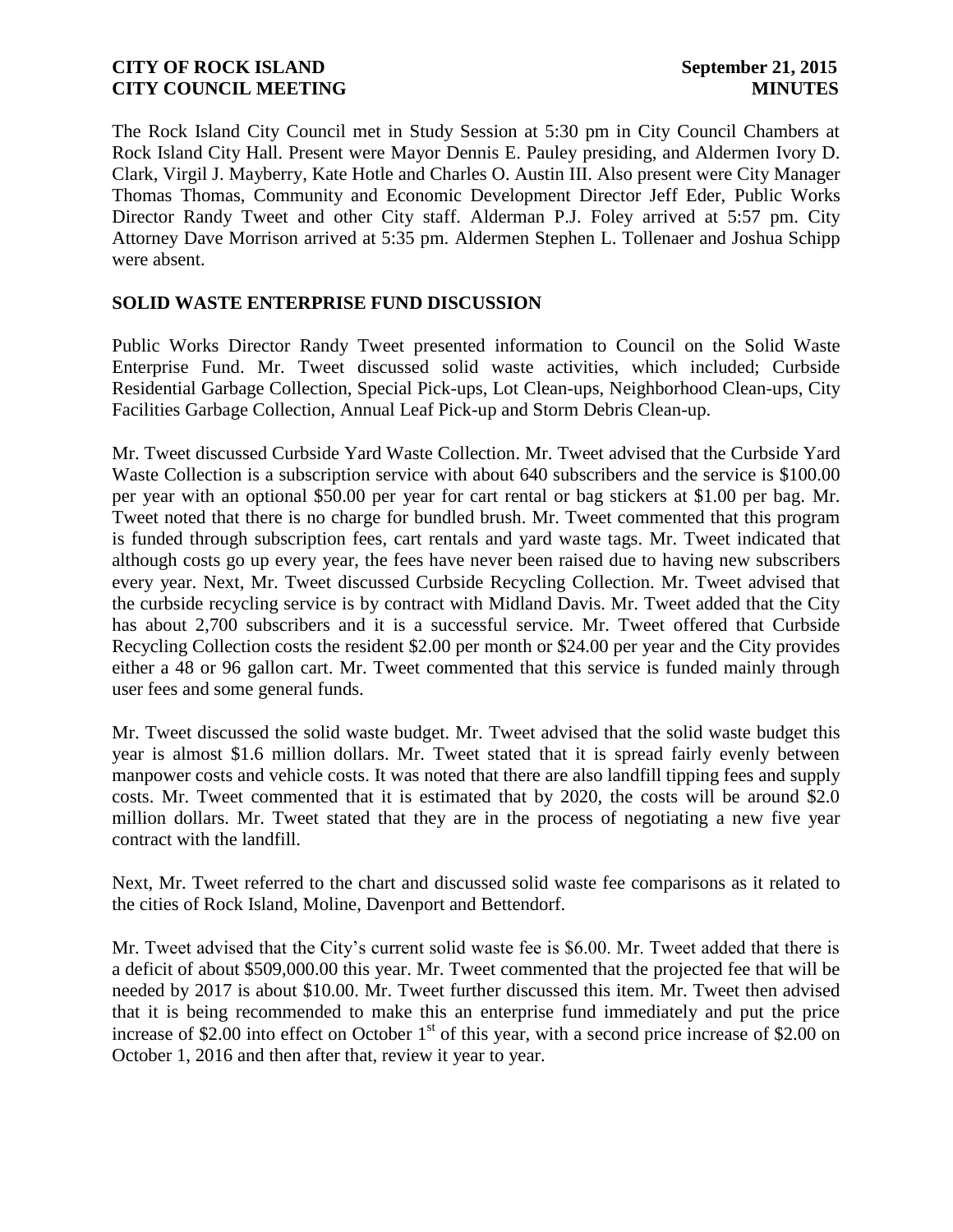Mr. Tweet then discussed additional solid waste fees. Mr. Tweet indicated that the City also offers additional carts for \$40.00 per year. Mr. Tweet explained that when this service was first offered, there wasn't a fee; the City wanted to encourage people to use only one cart so residents were charged \$40.00 per year to have an additional cart, now it actually costs less for the additional cart than it does for the service. Mr. Tweet stated that they are looking at increasing that fee to \$10.00 a month or to whatever the current refuse fee would be at that time. Mr. Tweet noted that depending on the fee increase, it is estimated that there would be about \$25,000.00 to \$65,000.00 in additional revenue per year. Mr. Tweet advised that additional special pick-ups are currently \$25.00 each. Mr. Tweet recommended increasing that fee to \$40.00 to cover costs in which the additional revenue would be only about \$780.00. Mr. Tweet further discussed this item.

Next, Mr. Tweet discussed the Curbside Recycling Subscription. It was noted that the current fee is \$2.00 per month. Mr. Tweet stated that the City pays Midland Davis \$2.51, which is the cost per customer and the City provides the carts. Mr. Tweet commented that the total cost to the City is about \$2.90. Mr. Tweet recommended increasing the fee by 50 cents on October  $1<sup>st</sup>$  of this year and .40 cents on October 1, 2016. Council discussed the proposed increase as it related to increasing the fee to a total of 90 cents this year instead of 50 cents this year and 40 cents next year.

Mr. Tweet and Council discussed Mandatory Curbside Recycling. Mr. Tweet stated that the cost would be \$2.51 cents per month and if the City decides to do the same thing that Moline is doing then Midland Davis would provide the carts. Mr. Tweet added that the City would basically do nothing with recycling except for answering a phone call and turning that information over to Midland Davis. Mr. Tweet indicated that Midland Davis is definitely willing to do it. Mr. Tweet pointed out that the anticipated additional savings per year would be \$10,000.00 to \$30,000.00 depending on how many people use it. Mr. Tweet and Council further discussed this item.

After more discussion on Mandatory Curbside Recycling, it was a consensus among Council to bring this item back to Council for a future study session.

After more discussion, Mr. Tweet discussed the following recommendations: Convert solid waste, yard waste and curbside recycling to enterprise funds immediately; increase the solid waste fee by \$2.00 per month starting October 1, 2015 and in 2016, and every year after review it; change the fee structure for additional carts so that an additional cart is an additional solid waste fee; continue to monitor yard waste expenses and recommend fee increases as needed to cover costs; increase curbside recycling by 90 cents per month this year; conduct an annual review to ensure fees and services are appropriate; and explore other revenue options, such as truck and cart advertising. Council and Mr. Tweet further discussed these recommendations.

After more discussion, it was a consensus among Council to move forward with the recommendations and come back to Council in the future with a discussion on Mandatory Curbside Recycling.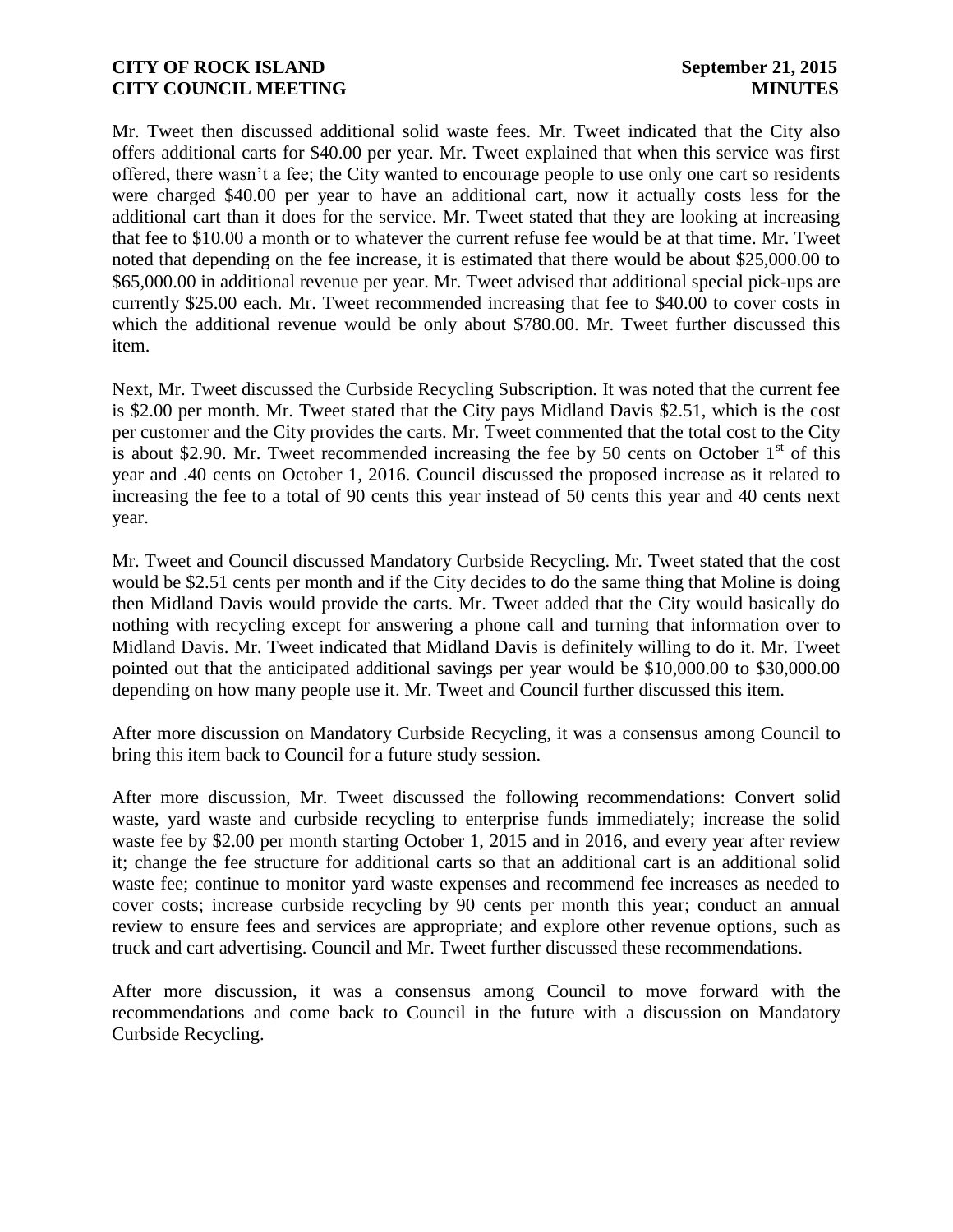#### **PRESENTATION ON STREET ASSESSMENTS**

Public Works Director Randy Tweet advised that special assessments have been around for as long as anyone can remember. Mr. Tweet indicated that the original purpose of special assessments was to upgrade a street from being unimproved to an improved street with a hard surface such as brick, asphalt or concrete. Mr. Tweet stated that adjacent property owners are assessed based on the improvements. Mr. Tweet commented that special assessments are for local streets only; it does not take into account any of the City's main streets or any collector streets. Mr. Tweet then discussed the two types of special assessment projects, which include reconstruction and resurfacing.

Mr. Tweet advised that reconstruction has a rating below 40. Mr. Tweet noted that all streets are rated from 0 to 100. Mr. Tweet explained that when a street goes below the rating of 40, it needs to be reconstructed because the base is gone and it cannot be resurfaced. Mr. Tweet stated that this type of special assessment is typically done by petition. Mr. Tweet added that when streets are reconstructed, underground utilities are either replaced or repaired and all new concrete is put in along with curbs and gutters. Mr. Tweet noted that new sidewalks will be put in if there isn't a sidewalk and they do all sidewalk repairs.

Mr. Tweet indicated that streets are resurfaced when they have a rating of 40 or above and are generally picked by staff because residents don't think they are usually bad enough to be repaired. Mr. Tweet advised that there are no major sub-surface replacements and all streets that are resurfaced receive a new  $2 \frac{1}{2}$  inch asphalt driving surface. Mr. Tweet added that curb, gutter and sidewalk repairs are done, but no new sidewalks are put in. Mr. Tweet and Council further discussed reconstruction and resurfacing as it related to cost and preventative maintenance of streets.

Mr. Tweet stated that from 2009 to 2013, total revenue for street assessments was \$480,000.00 for what was billed. Mr. Tweet commented that there are finance costs and interest, therefore special assessment revenue on average is approximately \$86,200.00 per year. Mr. Tweet then discussed the benefits and disadvantages of special assessments. Special assessment benefits that Mr. Tweet discussed included; more funds available; citizens have input into which streets are reconstructed; citizens have a stake in their neighborhood streets; and it is easier for staff to select the streets to reconstruct. Special assessment disadvantages included; adjacent residents are required to pay a portion of the cost; reconstruction is based on citizen input, not staff expertise; fewer projects in lower income neighborhoods; the process takes time; and it limits ways that staff can conduct repairs. Mr. Tweet further discussed the benefits and disadvantages of special assessments.

Mr. Tweet discussed options of how to increase the projected resurfacing and reconstruction of streets without special assessment revenue. Mr. Tweet advised that Hot In-Place Recycling costs about \$9,000.00 a block. It was noted that in this process, the surface is made drivable, but no curb or gutter work is done. Mr. Tweet added that this process is very cost effective. Mr. Tweet also discussed expanding existing programs including concrete patching, mill and fill and sealcoating. Mr. Tweet and Council discussed these items.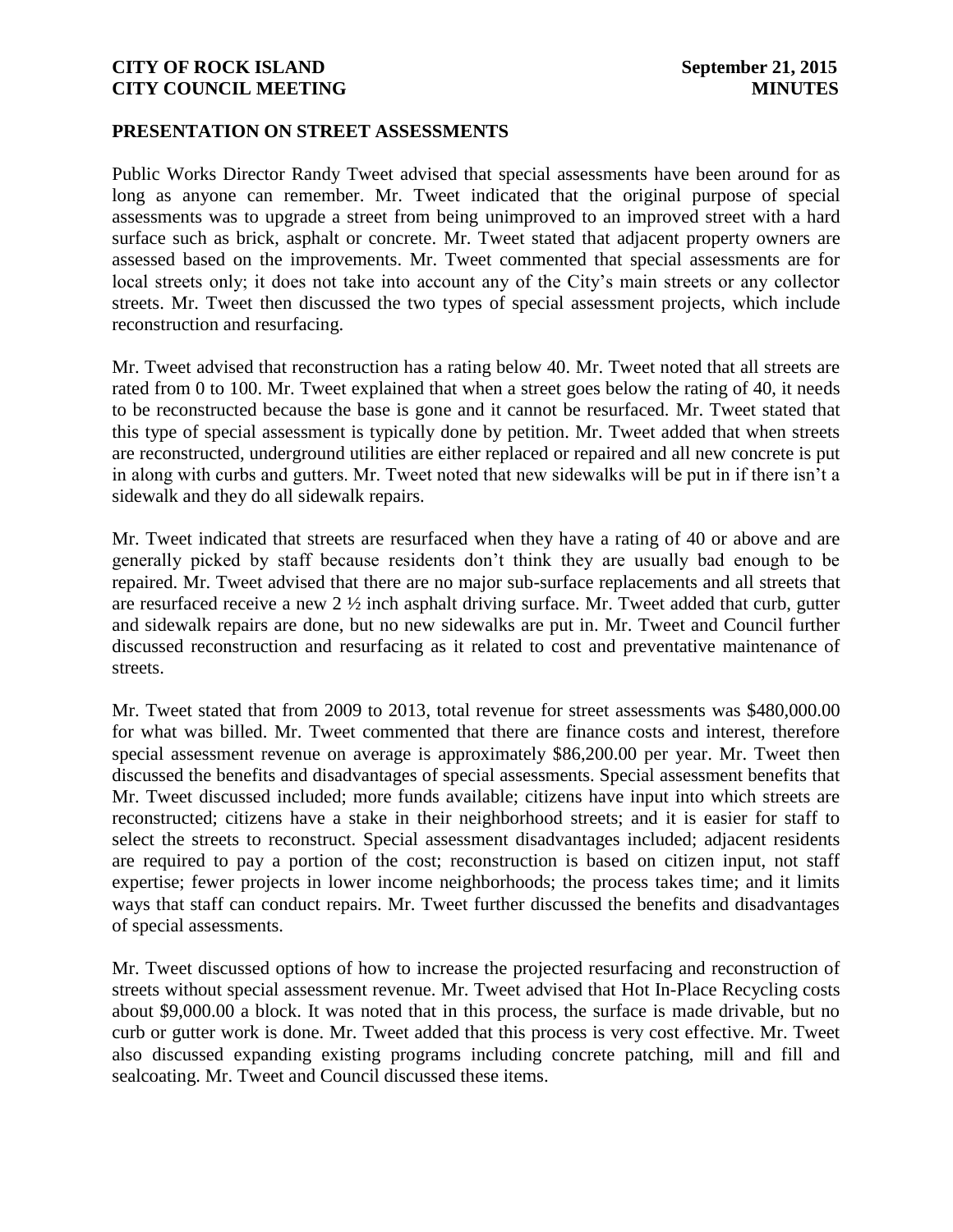Mr. Tweet then recommended to not utilize the Special Assessment Program anymore; continue with the currently scheduled CIP and explore options to expand resurfacing on streets in the target zones; continue the Hot In-Place Asphalt Recycling Program; and expand other maintenance programs including brick and concrete patching, asphalt mill and fill and sealcoating. Mr. Tweet and Council further discussed the recommendations.

Council, Mr. Tweet and City Attorney Morrison discussed current special assessments that have not been billed and final assessments as it related to policy. Mr. Morrison stated that special assessments that haven't been billed yet, may need a vote, but as far as ones in the future, and if the City is not using the program anymore then a vote would not be needed. Mr. Morrison advised that he would research it.

After more discussion, it was a consensus among Council to move forward with Mr. Tweet's recommendations.

## **ADJOURNMENT**

A motion made by Alderman Clark and seconded by Alderman Hotle to adjourn the meeting carried by the following Aye and No vote. Those voting Aye being; Alderman Clark, Alderman Mayberry, Alderman Foley, Alderman Hotle and Alderman Austin; those voting No, none. The meeting was adjourned at 6:35 pm.

> \_\_\_\_\_\_\_\_\_\_\_\_\_\_\_\_\_\_\_\_\_\_\_\_ Aleisha L. Patchin, City Clerk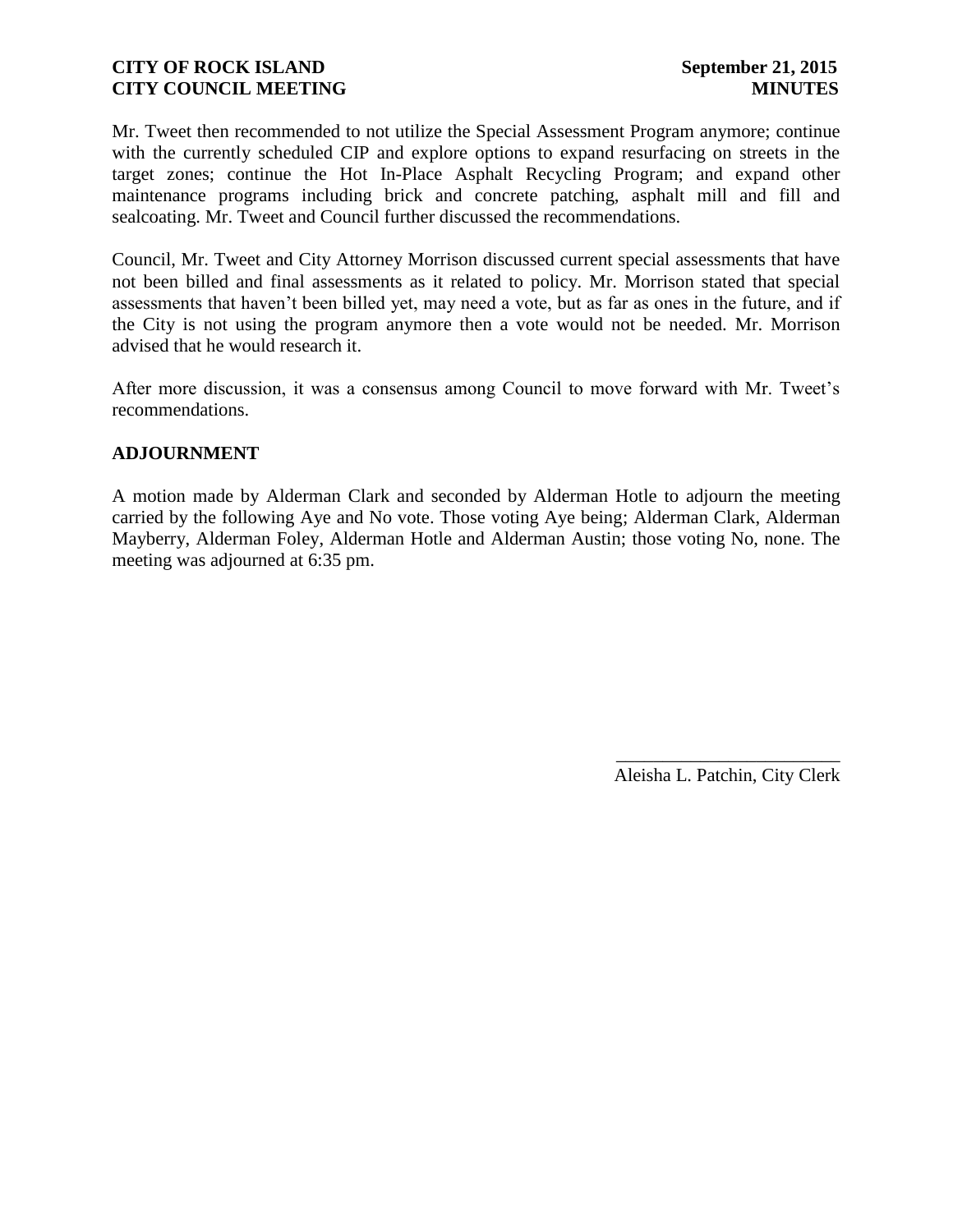Rock Island City Council met in regular session at 6:45 pm in Council Chambers of Rock Island City Hall. Present were Mayor Dennis E. Pauley presiding and Aldermen Ivory D. Clark, Virgil J. Mayberry, P.J. Foley, Kate Hotle, Joshua Schipp and Charles O. Austin III. Also present were City Manager Thomas Thomas and City Attorney Dave Morrison. Alderman Stephen L. Tollenaer was absent.

#### Introductory Proceedings

Mayor Pauley called the meeting to order and led in the Pledge of Allegiance. Alderman Clark gave the Invocation.

#### Agenda Item #5 **Minutes of the meeting of September 14, 2015.**

A motion was made by Alderman Austin and seconded by Alderman Foley to approve the Minutes of the meeting of September 14, 2015 as printed. The motion carried by the following Aye and No vote; those voting Aye being; Alderman Clark, Alderman Mayberry, Alderman Foley, Alderman Hotle, Alderman Schipp and Alderman Austin; those voting No, none.

## Agenda Item #6 **Update Rock Island by Mayor Pauley.**

Mayor Pauley stated that the Fall Community Garage Sale will be held on Saturday, September 26, 2015 at Longview Park from 8:00 am to 2:00 pm. Shop for toys, furniture, home décor, books, clothes, antiques and much more! Admission to the event will be free, but call (309) 732- 7275 to purchase vendor space. Rain date is Sunday.

Mayor Pauley advised that A Place At The Table after school program will be hosting a cook out fundraiser September 26 from 11:00 am to 1:00 pm at Broadway Church, 710  $23<sup>rd</sup>$  Street. Food, games, a silent auction and much more will be available! Volunteers and food donations are also welcome. For more information, call or e-mail (309) 786-2631 or broadway@broadwayqc.org.

Mayor Pauley stated that the 2015 Quad Cities Marathon will take place on Sunday, September 27, 2015. The 26.2 mile run starts and ends in downtown Moline but will cover four cities (including Rock Island), three bridges, two states and one island all along the might Mississippi River. Along with the marathon, there is a half marathon, a marathon relay, a 5K, a 1 mile walk and even a micromarathon for the kids. The race weekend offers something for everyone.

Mayor Pauley advised that the City of Rock Island is providing free leaf collection for its residential refuse customers from Monday, October 12 thru Friday, December 4. Free bags will be available at City Hall and other locations beginning Monday, October 5, 2015. Residents do not have to be participants in the Yard Waste Subscription Service to use this leaf collection service and they do not have to place a yard waste sticker on the bags of leaves. Go to www.rigov.org for more information.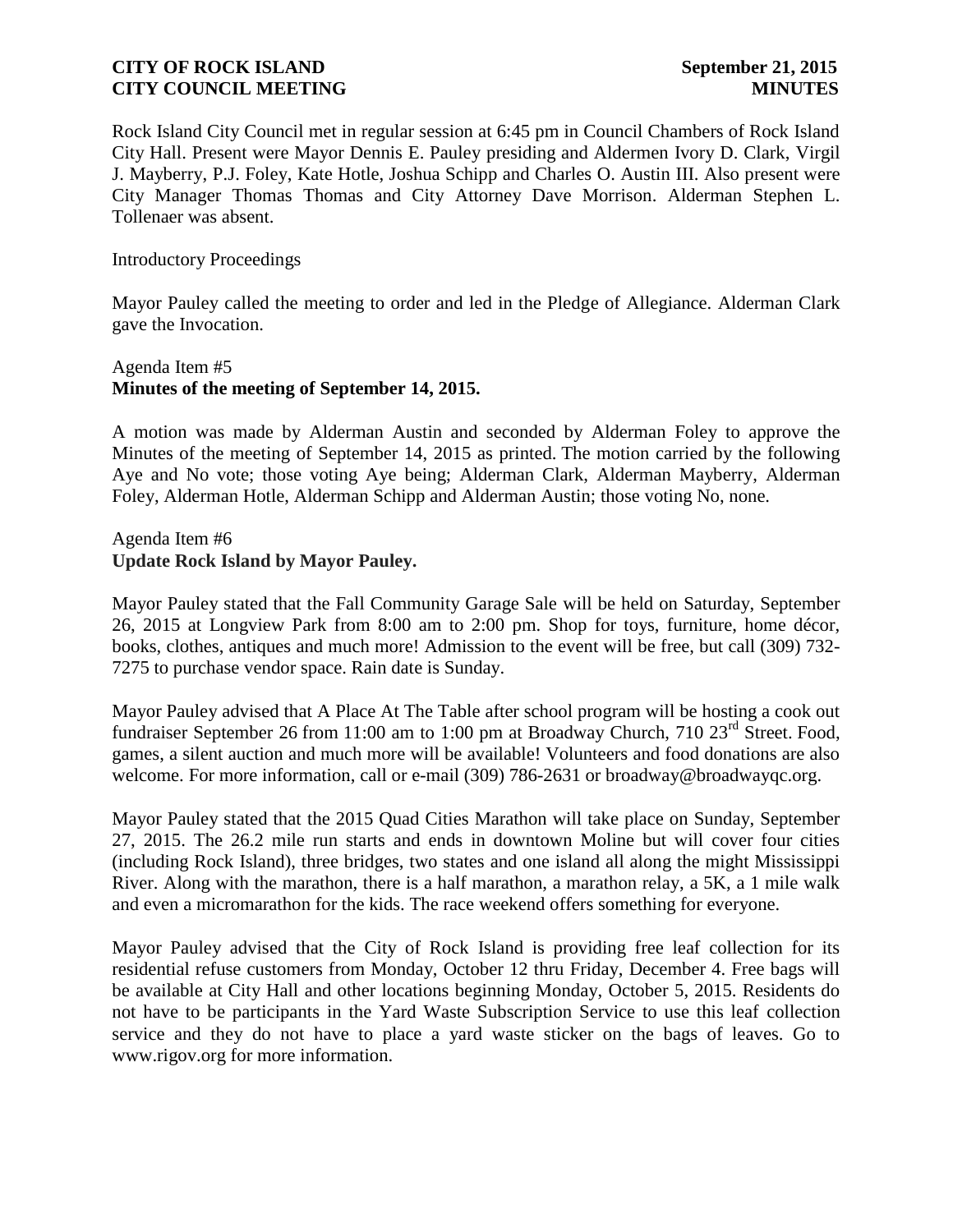Mayor Pauley stated that the City of Rock Island's Beautification Commission has selected the winner of the August 2015 "Yard of the Month" award. The winner was selected from among twelve nominees. The August winners are Roxanne & Paul Delecourt at 2 Chippiannock Trail. Mayor Pauley commented that photos of the winning yard can be found under the Beautification Commission section of the City's website at www.rigov.org. Nominations for the September "Yard of the Month" award may be submitted through Wednesday, September  $30<sup>th</sup>$  by contacting the Community & Economic Development Department at (309) 732-2900 or via e-mail at planning@rigov.org.

## Agenda Item #7 **Presentation by Hurt Norton.**

Mayor Pauley stated that Hurt Norton is a group that represents the City in Washington D.C. and basically represents all of the cities on Arsenal issues.

Mr. Stephen Kay from Hurt Norton discussed media placement and updated Council on Washington D. C.

Mr. Kay stated that he works with Hurt Norton and Associates and handles the new part of the contract, which is media placement. Mr. Kay discussed the background of Hurt Norton. It was noted that Hurt Norton provides legislative and executive branch lobbying, government marketing, federal appropriations, media and public relations services. Mr. Kay advised that media related services started in March of this year. Mr. Kay stated that he primarily does media placement services, which entails taking local articles and placing them in several prominent defense news compendiums within D.C. Mr. Kay commented that he also provides the Quad City Defense Alliance with some public affairs guidance on media inquiries and monitors daily anything that is going on that could affect Rock Island.

Mr. Kay advised that in regards to media placements, the reason this whole thing started was due to the concern that Rock Island was not well known particularly in the Pentagon. Mr. Kay then discussed various articles that have been placed in the Defense News Early Brief and the Association of Defense Communities (ADC) 360. It was noted that these compendiums are two of the most widely read news briefs in D.C. It was noted that the HNA Daily is the news compendium that Mr. Kay puts together and he places about 45 articles in it each day. In addition, the articles included in this compendium are related to political developments, federal agency news, energy news, health care news and defense news. Mr. Kay further discussed the news briefs as well as external reporting.

Mr. Kay then discussed federal marketing as it related to highlighting the Rock Island Arsenal more with reference to a higher level of ADC involvement (Association of Defense Communities).

Mr. Kay advised that Senator Durbin is on the Defense Appropriations Committee and he remains very influential. Mr. Kay advised that within the Defense Appropriations Bill that has not passed the Senate yet, Senator Durbin has added money for the ambulances, industrial manufacturing, and also a provision that maintains the JMTC workload at a certain level. Mr.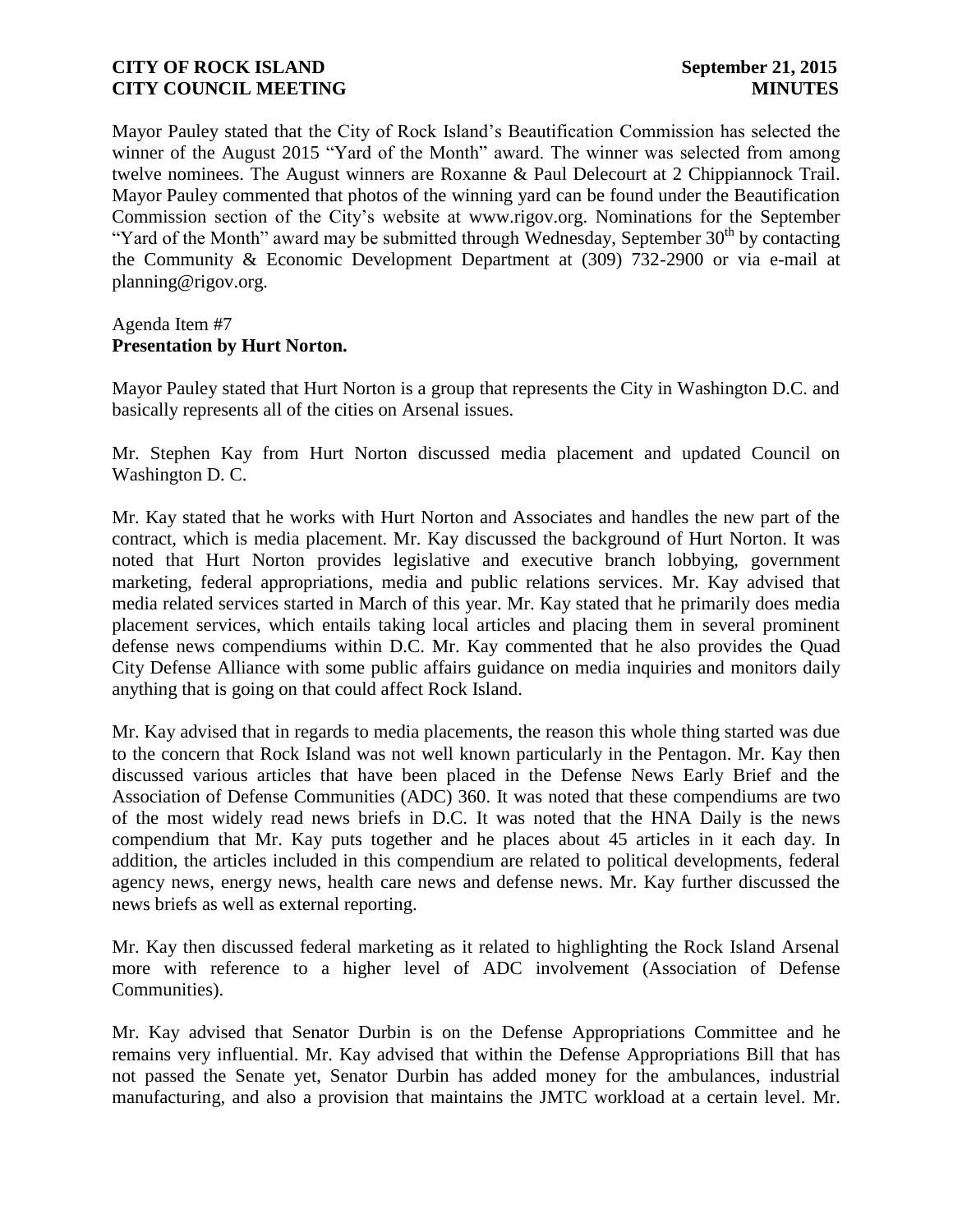Kay then discussed the possible shutdown as it related to Planned Parenthood, the Iran deal and overseas contingency operations funding. Mr. Kay commented that there will be a continuing resolution of some duration. Mr. Kay indicated that the debt limit deadline is coming and possibly will be sometime after October. Mr. Kay added that the highway bill expires on October  $29<sup>th</sup>$  and there will possibly be another extension for that. Mr. Kay advised that with respect to BRAC, the Department of Defense will continue to keep asking. Mr. Kay stated that he doesn't see any sentiment in Congress for BRAC next year, but it will probably happen eventually.

Council and Mr. Kay further discussed a possible government shutdown.

#### Agenda Item #8

## **Proclamation declaring September as National Ovarian Cancer Awareness Month.**

Mayor Pauley read the proclamation. Jodie Kavensky accepted the proclamation. Ms. Kavensky stated that she founded the Norma-Leah Ovarian Cancer Foundation. Ms. Kavensky stated that this is a lethal and insidious disease and too many women are dying from it. Ms. Kavensky encouraged everyone to know the symptoms and to be aware of the risk factors that can increase the likelihood of being diagnosed with this disease. Ms. Kavensky added that there are no screening tests for Ovarian Cancer but there are diagnostic tests. Ms. Kavensky further discussed this item. Information concerning Ovarian Cancer was distributed to Council.

#### Agenda Item #9

# **A Special Ordinance granting a Special Use Permit at 4041 79th Avenue West.**

Alderman Mayberry moved and Alderman Foley seconded to consider, suspend the rules and pass the ordinance. The motion carried by the following Aye and No vote; those voting Aye being; Alderman Clark, Alderman Mayberry, Alderman Foley, Alderman Hotle, Alderman Schipp and Alderman Austin; those voting No, none.

# Agenda Item #10 **A Special Ordinance granting a Special Use Permit at 4040 79th Avenue West.**

Mayor Pauley advised that item #10 is being pulled from the Agenda. The Mayor added that they are working on possibly making a couple of adjustments to that.

#### Agenda Item #11 **A Special Ordinance authorizing the acquisition of eight tax auction properties in the City of Rock Island in the amount of \$274,779.00.**

Alderman Foley moved and Alderman Hotle seconded to consider, suspend the rules and pass the ordinance. The motion carried by the following Aye and No vote; those voting Aye being; Alderman Clark, Alderman Mayberry, Alderman Foley, Alderman Hotle, Alderman Schipp and Alderman Austin; those voting No, none.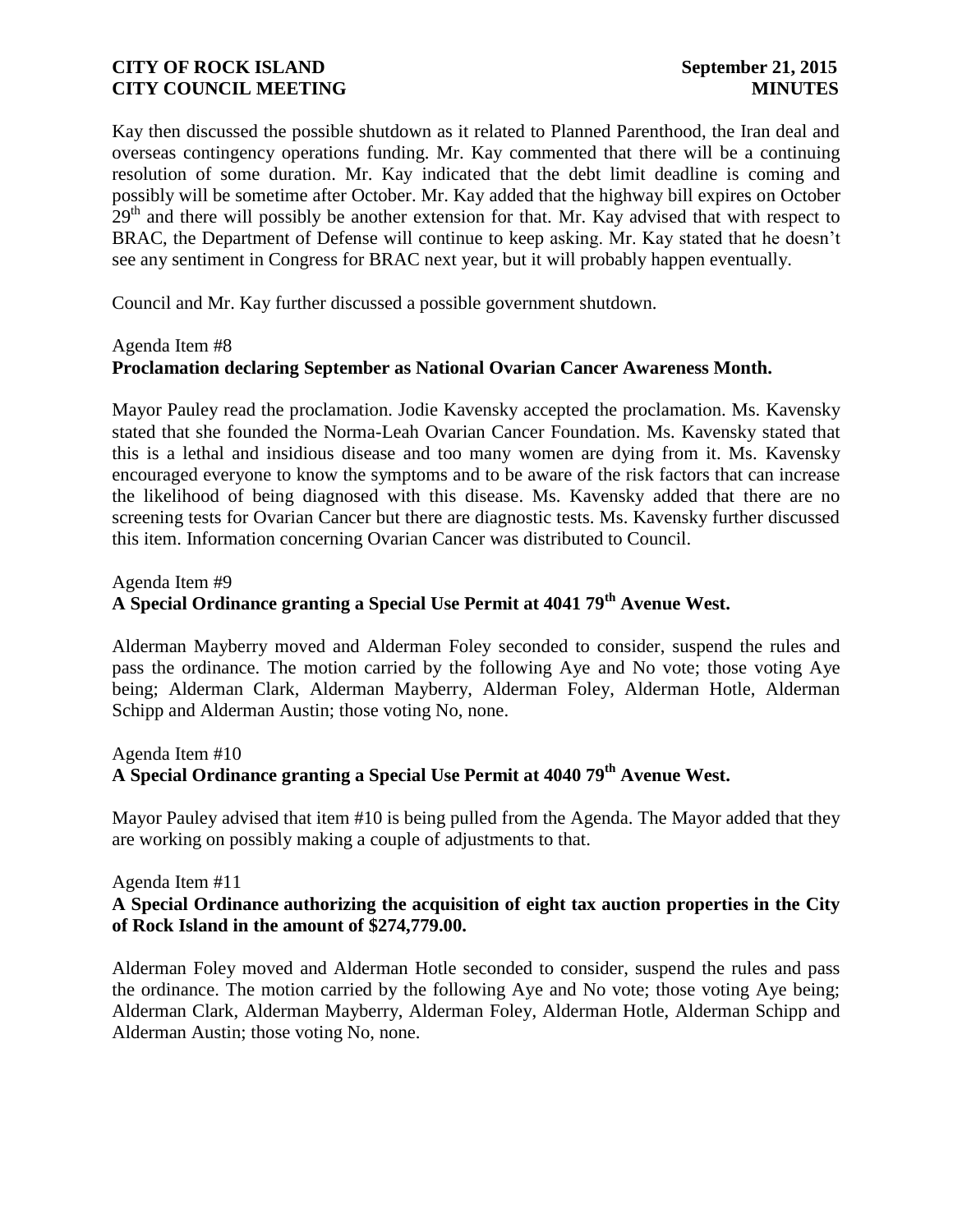#### Agenda Item #12

# **A Special Ordinance amending a zoning district and zoning map at 905 11 th Avenue.**

It was moved by Alderman Clark and seconded by Alderman Foley to consider, suspend the rules and pass the ordinance. The motion carried by the following Aye and No vote; those voting Aye being; Alderman Clark, Alderman Mayberry, Alderman Foley, Alderman Hotle, Alderman Schipp and Alderman Austin; those voting No, none.

#### Agenda Item #13

**An Ordinance authorizing the issuance of General Obligation Refunding Bonds, Series 2015B for the purposes of refunding \$830,000 outstanding principal amount of General Obligation Refunding Bonds, Series 2005, \$2,435,000 outstanding principal amount of General Obligation Bonds, Series 2007 and \$1,150,000 outstanding principal amount of General Obligation Bonds, Series 2008D.**

Alderman Foley moved and Alderman Clark seconded to consider the ordinance.

Discussion followed. Alderman Austin inquired as to whether the blanks have been filled in on the documents and when will the sale take place. Finance Director Cynthia Parchert stated that this is just the first reading; the second reading will be held on Monday, October  $5<sup>th</sup>$ , which is also the date of the sale and at that time, the documents will be filled in. Ms. Parchert further discussed this item.

Alderman Schipp inquired as to what this will do for the City from a financial standpoint for refunding this money. Ms. Parchert advised that it depends on what rate the City gets that day; it is a bidding process. Ms. Parchert added that the City is expecting approximately \$250,000.00 savings.

After discussion, the motion carried by the following Aye and No vote; those voting Aye being; Alderman Clark, Alderman Mayberry, Alderman Foley, Alderman Hotle, Alderman Schipp and Alderman Austin; those voting No, none.

#### Agenda Item #14 **CLAIMS**

It was moved by Alderman Austin and seconded by Alderman Schipp to accept the following reports and authorize payments as recommended. The motion carried by the following Aye and No vote; those voting Aye being; Alderman Clark, Alderman Mayberry, Alderman Foley, Alderman Hotle, Alderman Schipp and Alderman Austin; those voting No, none.

a. Report from the Public Works Department regarding payment in the amount of \$20,725.00 to Asphalt Zipper for the rental of the Asphalt Zipper machine utilized in the street preparation work for the 2015 Sealcoat contract.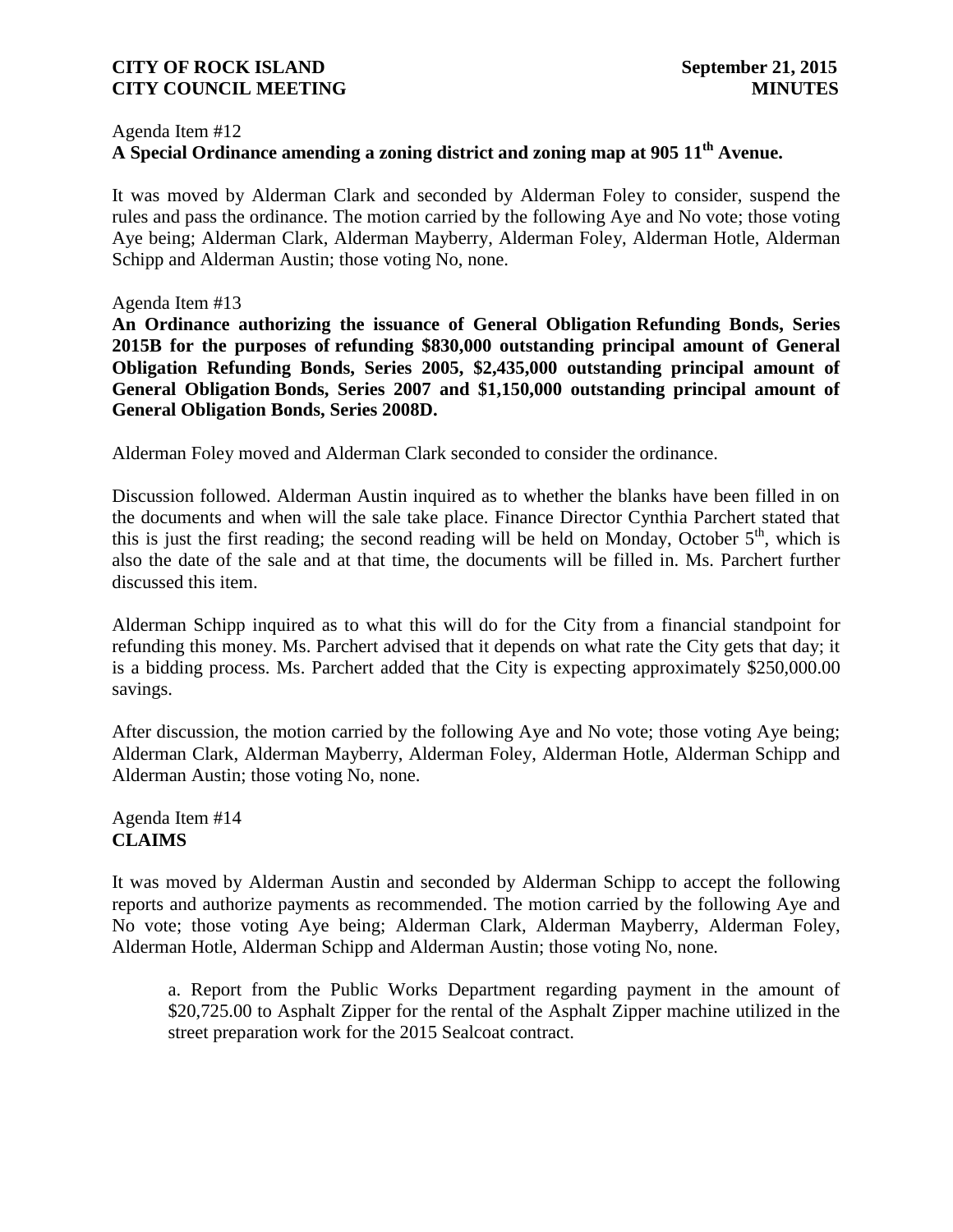b. Report from the Public Works Department regarding payment in the amount of \$10,394.73 to Langman Construction, Inc. for an emergency sewer main repair on  $45<sup>th</sup>$ Street and 12<sup>th</sup> Avenue.

c. Report from the Public Works Department regarding payment #21 in the amount of \$1,063,623.71 to Gilbane Building Company for construction services provided for the Rock Island Police Station project.

#### Agenda Item #15

## **Claims for the week of September 11 through September 17 in the amount of \$2,999,953.77 and payroll for the weeks of August 31 through September 13 in the amount of \$1,414,991.63.**

Alderman Clark moved and Alderman Hotle seconded to allow the claims and payroll. The motion carried by the following Aye and No vote; those voting Aye being; Alderman Clark, Alderman Mayberry, Alderman Foley, Alderman Hotle, Alderman Schipp and Alderman Austin; those voting No, none.

#### Agenda Item #16

## **Report from the Community and Economic Development Department regarding the purchase of six County tax auction properties in the amount of \$7,073.00**.

It was moved by Alderman Hotle and seconded by Alderman Mayberry to approve the purchase as recommended, authorize the City Manager to execute the contract documents, allow for minor City Attorney modifications and refer to the City Attorney for an ordinance. The motion carried by the following Aye and No vote; those voting Aye being; Alderman Clark, Alderman Mayberry, Alderman Foley, Alderman Hotle, Alderman Schipp and Alderman Austin; those voting No, none.

Agenda Item #17

## **Report from the Public Works Department regarding bids for the Rock Island Pump Station Tuck Pointing project, recommending the bid be awarded to Otto Baum Company, Inc. in the amount of \$77,005.00.**

Alderman Austin moved and Alderman Clark seconded to award the bid as recommended and authorize the City Manager to execute the contract documents. The motion carried by the following Aye and No vote; those voting Aye being; Alderman Clark, Alderman Mayberry, Alderman Foley, Alderman Hotle, Alderman Schipp and Alderman Austin; those voting No, none.

#### Agenda Item #18

**Report from the Public Works Department regarding the Water Service Repair Program and the Sewer Lateral Repair Program, recommending an overall cap of \$12,000.00 per repair for each program.**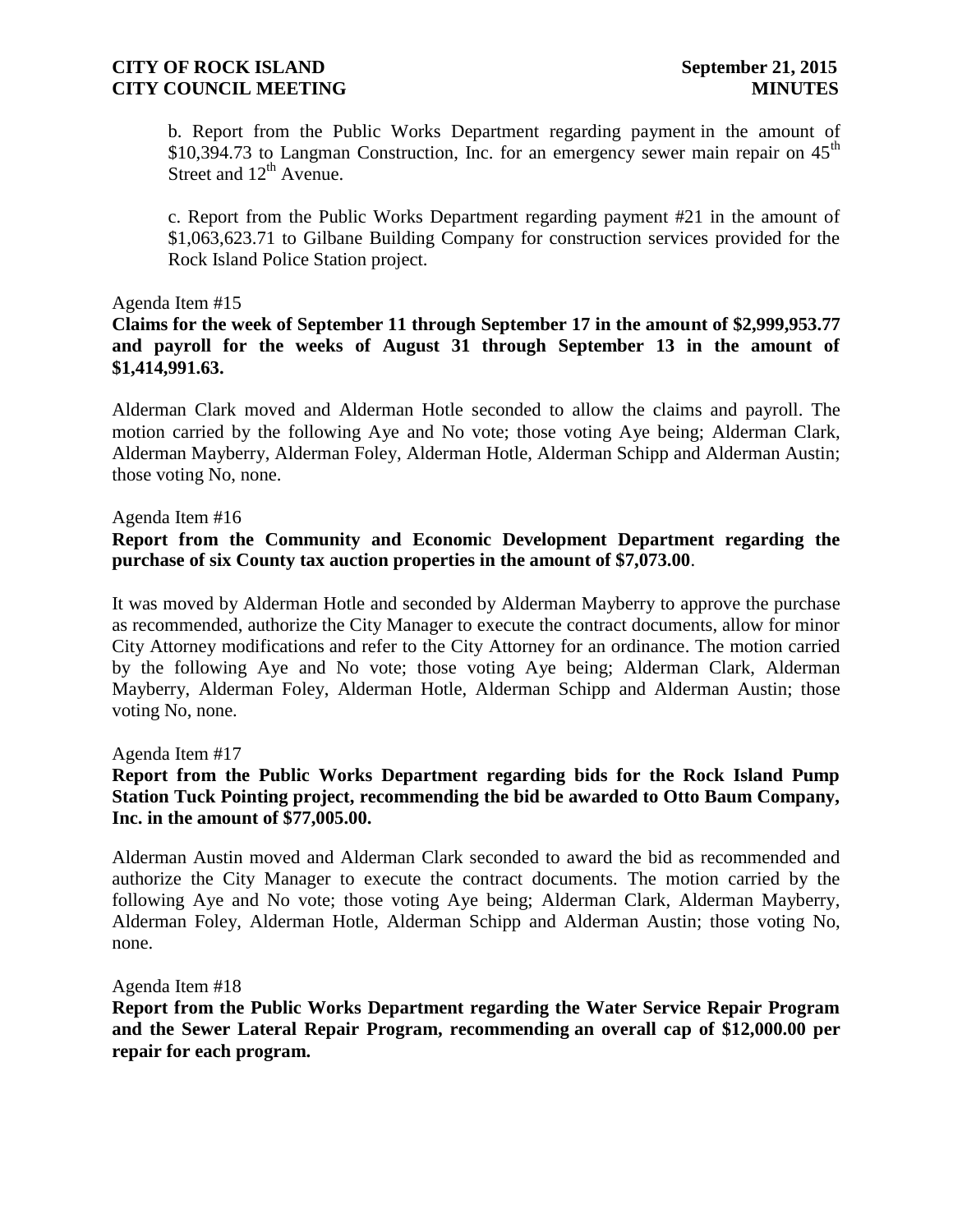It was moved by Alderman Foley and seconded by Alderman Hotle to approve the overall cap as recommended and that both programs be available to residential and commercial customers. The motion carried by the following Aye and No vote; those voting Aye being; Alderman Clark, Alderman Mayberry, Alderman Foley, Alderman Hotle, Alderman Schipp and Alderman Austin; those voting No, none.

At this time, Alderman Austin inquired as to how this will be publicized. Public Works Director Randy Tweet advised that it will be on the website and a letter will be sent out to all current subscribers. Mr. Tweet added that nothing else is planned at this time.

#### Agenda Item #19

**Report from the Finance Department regarding an adjustment to the Calendar Year 2015 Budget, recommending increasing the Capital Improvements Fund budget in the amount of \$7,878,863.28.**

Alderman Hotle moved and Alderman Clark seconded to approve the budget adjustment as recommended.

Discussion followed. Alderman Austin inquired upon Finance Director Cynthia Parchert to explain this item. Ms. Parchert stated that this has been over three budget years and as we are nearing the end of the construction on the Police Station, it is not uncommon to do budget adjustments on projects as money gets carried over. Ms. Parchert added that when the budget is prepared, it is not known how much will get paid out this year versus next year. Ms. Parchert advised that these are funds that have yet to be spent; they have not been spent so the budget is being increased to reflect those unspent bond proceeds.

After discussion, the motion carried by the following Aye and No vote; those voting Aye being; Alderman Clark, Alderman Mayberry, Alderman Foley, Alderman Hotle, Alderman Schipp and Alderman Austin; those voting No, none.

Agenda Item #20

**Report from the City Clerk regarding a request from Sarah Tollenaer for a sound amplification permit for Saturday, October 3, 2015 from 5:00 pm to 11:00 pm for a wedding reception at 2112 29th Street.**

It was moved by Alderman Hotle and seconded by Alderman Foley to approve the sound amplification permit as recommended.

Comments followed. Alderman Hotle congratulated Sarah Tollenaer and her fiancé Cody Bower. Alderman Hotle stated that she was excited for the happy couple.

After comments, the motion carried by the following Aye and No vote; those voting Aye being; Alderman Clark, Alderman Mayberry, Alderman Foley, Alderman Hotle, Alderman Schipp and Alderman Austin; those voting No, none.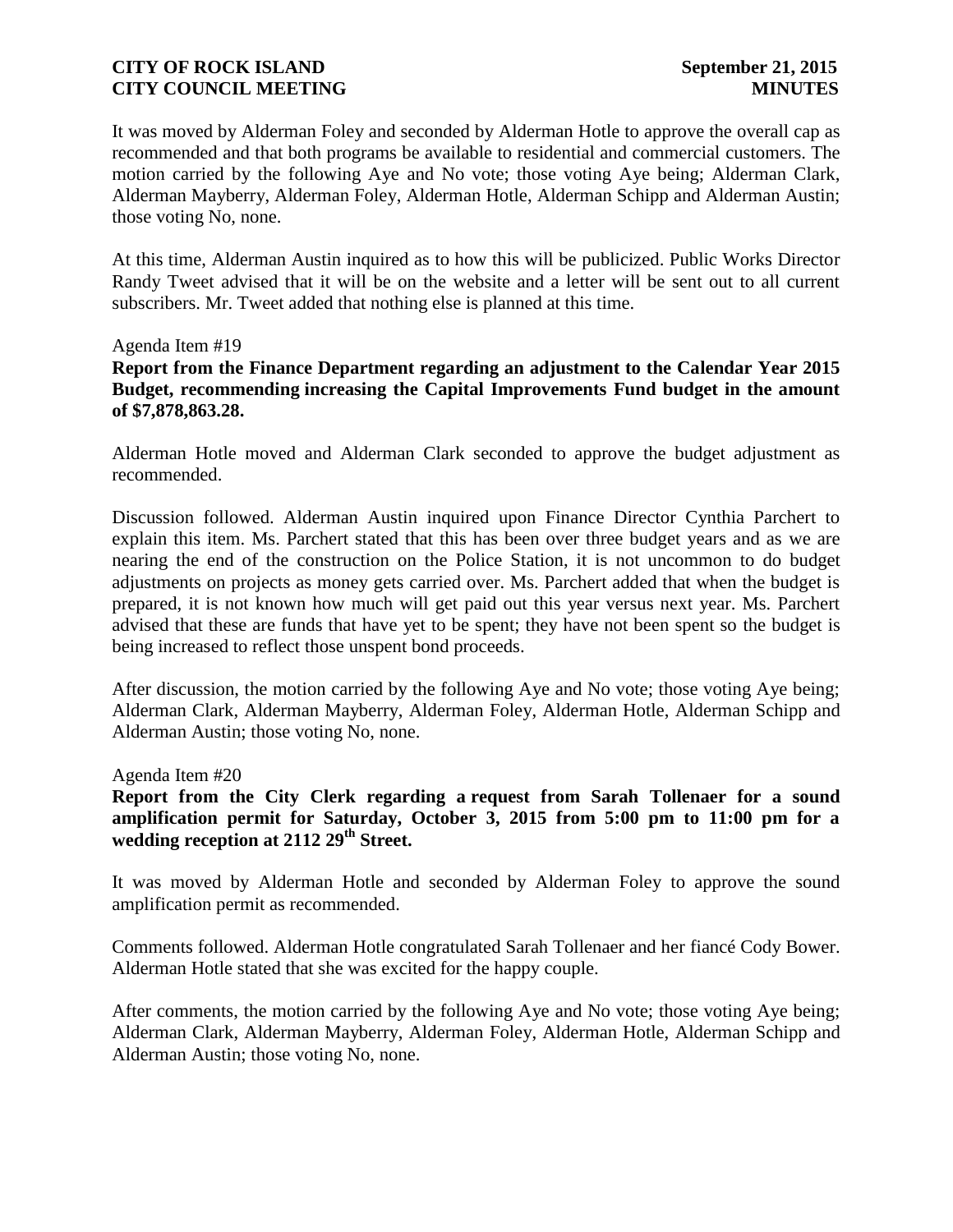Agenda Item #21

**Report from the City Clerk regarding a request from Karen Nyman for a Street Closing at 28th Street between 28th Avenue and 29th Avenue on Saturday, October 10, 2015 from 11:15 am to 3:30 pm for a block party.**

Alderman Foley moved and Alderman Hotle seconded to approve the request as recommended. The motion carried by the following Aye and No vote; those voting Aye being; Alderman Clark, Alderman Mayberry, Alderman Foley, Alderman Hotle, Alderman Schipp and Alderman Austin; those voting No, none.

Agenda Item #22

**Report from the City Clerk regarding a request from Hy-Vee to have entertainment outside on Saturday, October 10th from 2:00 pm to 6:00 pm for their Oktoberfest event at 2980 18th Avenue, and a request for permission to sell alcohol outside in the fenced in area under the tent during the event.**

It was moved by Alderman Hotle and seconded by Alderman Clark to approve the requests for outdoor entertainment and outdoor alcohol as recommended, subject to complying with all liquor license regulations and subject to being closed down early if noise complaints are received.

Comments followed. Mayor Pauley (Liquor Commissioner) advised that he reviewed the request and a couple of changes were made. Mayor Pauley added that it was sent back to them; they made the changes and everything is as it should be. Council further commented on this item.

After comments, the motion carried by the following Aye and No vote; those voting Aye being; Alderman Clark, Alderman Mayberry, Alderman Foley, Alderman Hotle, Alderman Schipp and Alderman Austin; those voting No, none.

Agenda Item #23 **Other Business.**

No one signed up to address Council to speak on a topic.

Alderman Austin advised that he had the opportunity last Saturday evening to do a public ride along. Alderman Austin stated that he saw some interesting things. Alderman Austin advised that this is an opportunity that is available to other citizens of the City that may want to go out and see what Policemen do on a regular day as part of their activities. Alderman Austin further discussed this item.

Alderman Schipp advised that he has been getting some complaints in his ward concerning issues about fires burning that are not in code with the City's code. Alderman Schipp reminded everyone that if something like this is going on then call the non-emergency line and report it. Alderman Schipp further discussed this issue.